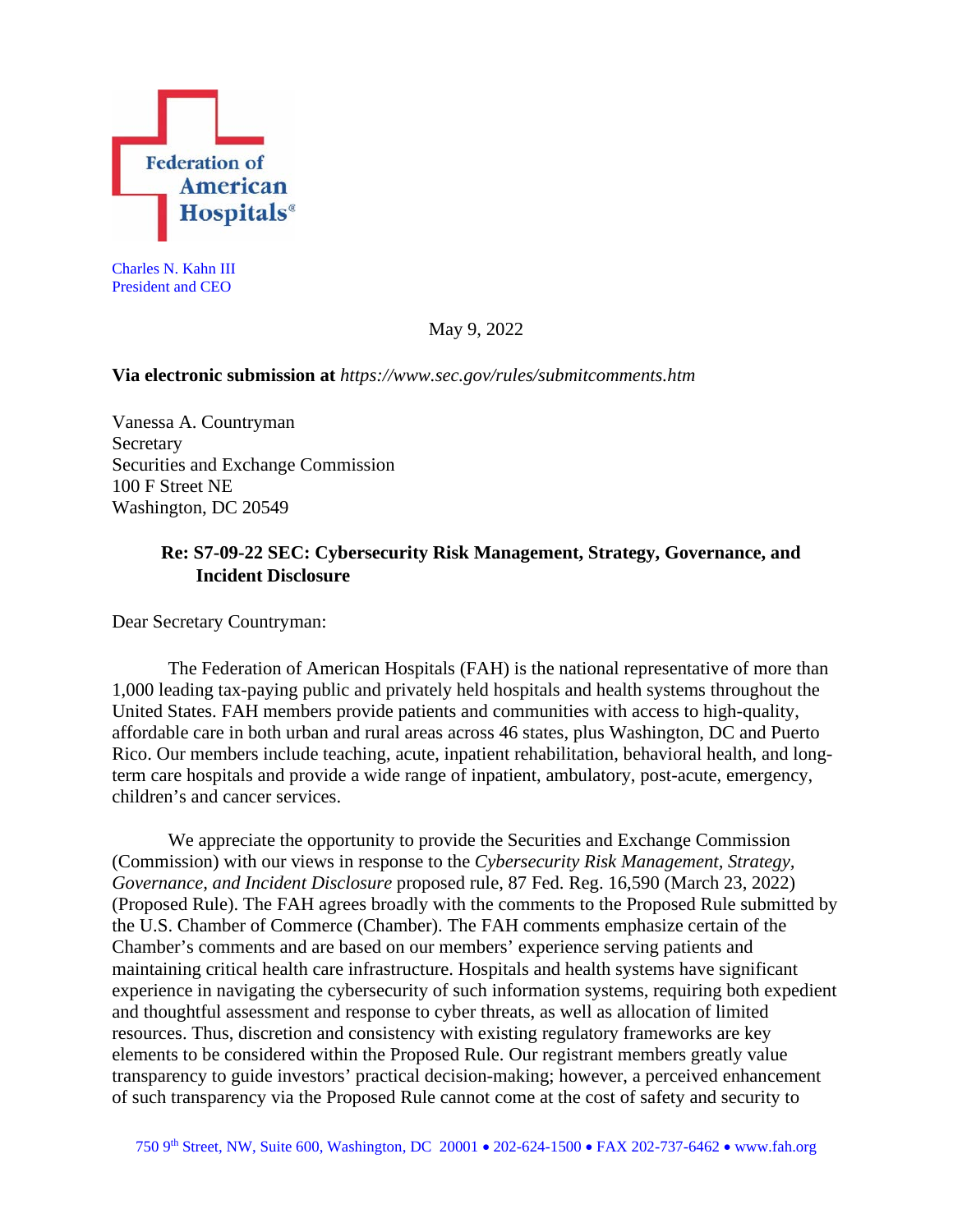patients and vital health care infrastructure, as well as national security. For the reasons set forth below, the FAH believes the Commission's 2018 interpretive guidance provides adequate cybersecurity reporting obligations for our registrant members, including the appropriate provision of information to investors, and urges the Commission to further collaborate with cybersecurity industry participants and other federal agencies with regard to the continued rulemaking process.

### **Reporting Material Cybersecurity Incidents**

The Proposed Rule proposes an amendment to Form 8-K to add Item 1.05 to require a public company to disclose information about a cybersecurity incident within four business days after the company determines that it has experienced a "material" cybersecurity incident, including information describing (i) when the incident was discovered and whether it is ongoing, (ii) the nature and scope of the incident, (iii) whether any data was stolen, altered, accessed, or used for any other unauthorized purpose, (iv) the effect of the incident on the company's operations, and (v) whether the company has remediated or is currently remediating the incident. The Commission has set forth a belief that the disclosure of such information within four business days of a materiality determination "would significantly improve the timeliness of cybersecurity incident disclosures, as well as provide investors with more standardized and comparable disclosures."[1](#page-1-0) The FAH has strong concerns with both the timing and required content of such disclosures, including what the Commission deems standardized and comparable information in the cybersecurity context with regard to the determination of materiality, an organization's ability to monitor third parties, unintended effects on patient safety, and coordination with existing state and federal law.

## *Triggering Determination*

Cybersecurity disclosures are of a conceptually different nature than many other types of disclosures required by the Commission. In considering whether disclosure should be triggered upon discovery or upon a determination of a material incident, the FAH appreciates the Commission's recognition that disclosure based on a materiality determination is the more practical trigger; however, materiality in the cybersecurity context can be more subjective than the principle of materiality to a shareholder's "total mix" of information otherwise prevalent throughout federal securities law. When considering the impact of a cybersecurity incident, a company may, in some instances, be able to quickly determine that an incident may have a material effect from a regulatory perspective, but unlike other more bright-line material disclosures affecting an investor's total mix of information (e.g., the resignation of company executives or disclosure of litigation), the determination of whether a cybersecurity incident may be material could take an extended period of time as the assessment of overall impact usually takes place during and sometimes well after the incident is remediated. As a result, in complying with the Proposed Rule, registrants could have to decide whether to disclose a cybersecurity event without the benefit of having any available information with which investors may use to make informed decisions.

<span id="page-1-0"></span> $187$  Fed. Reg 16,595 (Mar. 23, 2022).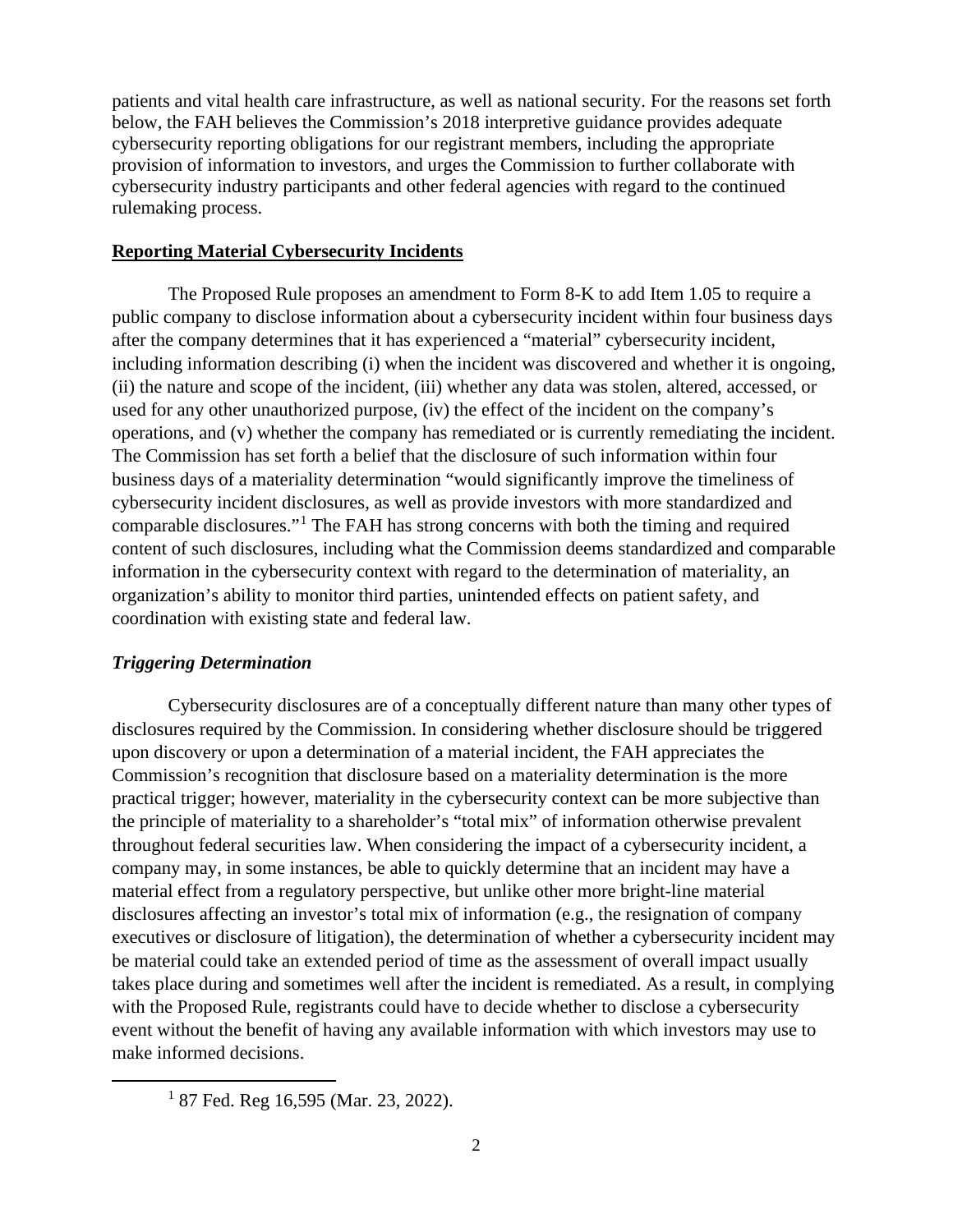It is unlikely that a company, despite potential ability to identify an incident as material, would simultaneously have adequate material information to disclose to investors, such as the nature and magnitude of the incident, financial impact, or anticipated vulnerabilities or regulatory consequences. For this reason, it also will be impractical for a company to retrospectively consider any immaterial incidents to determine if they are material in the aggregate on an ongoing basis. Likewise, it is impractical for a company to continually reassess its prior determination that an incident was immaterial. The proposed requirement to continually reassess prior incidents or disclose incidents that become material in the aggregate imposes an undue burden on companies that have appropriately handled incidents as they arise to continually reconsider their prior determinations regarding any individual incident – resources with which FAH registrant members may better serve their investors and patients through efficient and quality patient care.

Our registrant members appreciate and work to follow the Commission's 2011 and 2018 interpretive guidance concerning reporting of cyber incidents under existing regulation. Compared to this existing guidance, the Commission now contends that the Proposed Rule will allow more comparable disclosures for consideration by investors than current disclosure practices. To the extent the Commission or investors perceive a disparity of disclosure, they observe the disparity inherent in cybersecurity incidents. Incidents may vary greatly in nature, scope, and magnitude of individuals impacted – imposing a four-day reporting window will not actualize information for companies they are not yet in a position to have, particularly if an incident is ongoing. The inclusion of requested line items for investor comparison will not cause companies to possess information to disclose for such items even with a company's diligent efforts. Therefore, although the FAH agrees with the spirit of desiring easier comparison for investors, premature disclosures in the cybersecurity space may actually detract from the effectiveness of the disclosure requirement by providing an excess of inconsequential information. In addition, such premature disclosures are likely to cause more confusing and disparate information, not less, due to the lack of visibility companies themselves may have within the short reporting window.

### *Relationship with Vendors*

In reference to a company's disclosure obligations, the Commission proposes to define the term "cybersecurity incident" as an "unauthorized occurrence on or conducted through a registrant's information systems that jeopardizes the confidentiality, integrity, or availability of a registrant's information systems or any information residing therein."[2](#page-2-0) It further defines "information systems" as "information resources, owned *or used* by the registrant..." (emphasis added).[3](#page-2-1) Our members utilize third-party vendors, such as electronic medical record and similar service providers, relevant to their daily operations. These registrant members generally have less visibility into the security status of these third parties than their internal systems, further confusing any potential materiality determination under the Proposed Rule. Our registrant members cannot always discern when an incident may have occurred or is still in process on information systems used, but not owned, by the respective organization. Any ability to make a

<span id="page-2-0"></span><sup>2</sup> 87 Fed. Reg. 16,601 (Mar. 23, 2022).

<span id="page-2-1"></span> $3 \text{ Id}$ .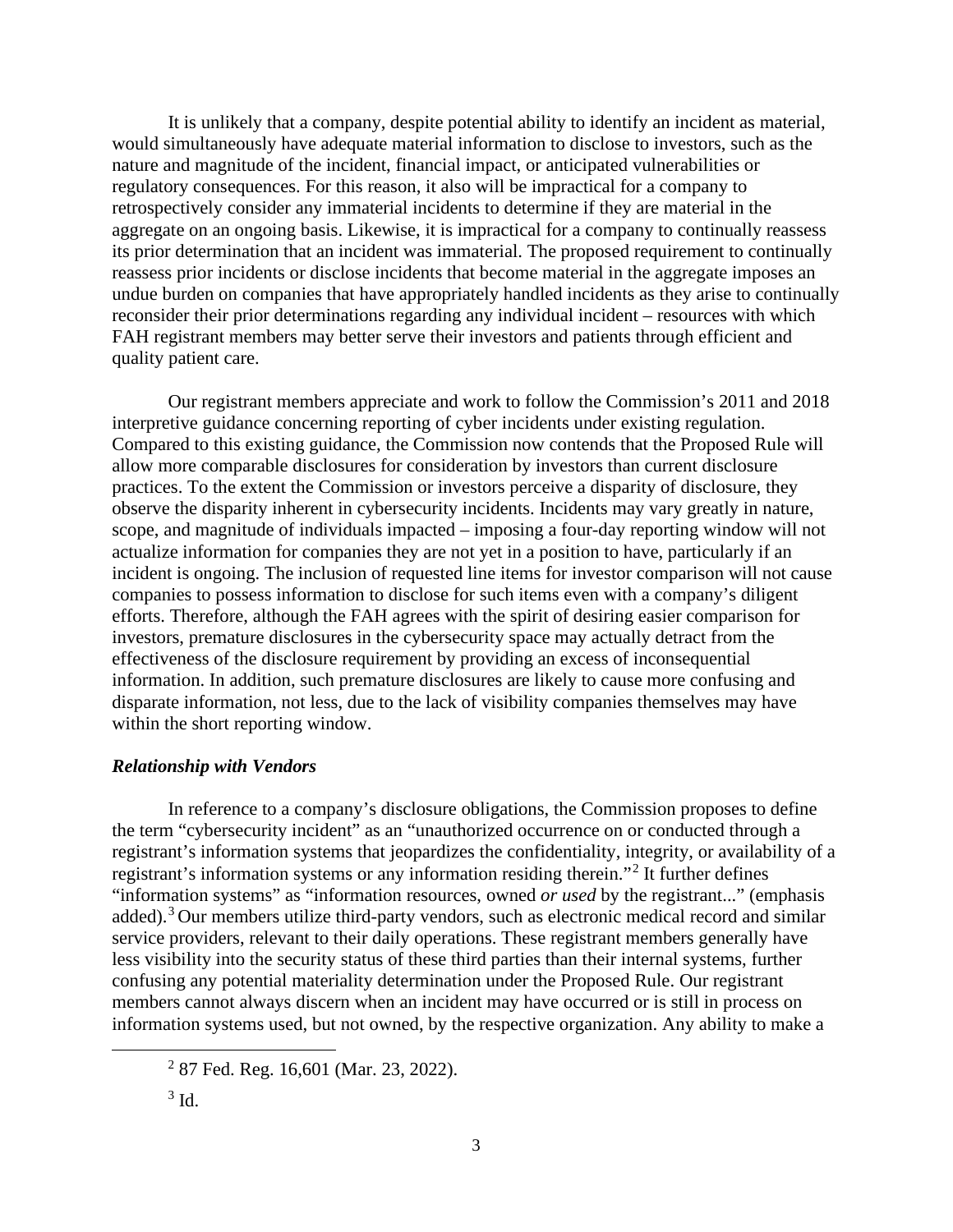materiality determination regarding a cybersecurity incident on information systems owned by a third party will depend on what the system owner is contractually required to disclose and the required timeframes associated with that disclosure. Although, depending on the nature of the services provided, FAH members may have agreements with third-party system owners requiring upstream reporting of cybersecurity incidents, the timing and nature of such reporting is designed to comply with existing regulatory requirements and may not align with the disclosure timing imposed by the Proposed Rule. Even if there were such alignment, third-party vendors may have varying views of what constitutes a material reportable incident.

Further, the vast majority of our registrant members' vendors are not registrants themselves who would be subject to the Proposed Rule; consequently, under the Proposed Rule, our members may experience insufficient vendor reporting under existing agreements, as vendors would likely be reluctant to disclose information to our registrant members who would then be obligated to publicly disclose details of incidents such vendors may or may not otherwise be obligated to disclose to state or federal authorities, or the public at large. A registrant may find it particularly difficult to obtain this information from a privately held information systems provider, whose resources may be stretched thin as it responds to an incident, potentially resulting in misinformation to the registrant and ultimately to the investors. This potential lack of transparency between hospitals and health systems and their vendors may result in inadequate information on which our members otherwise rely to provide patient care.

### *Effect on Patient Care*

Of particular concern to our members is the Commission's proposed four-business-day reporting window, requiring disclosure of details of an organization's cybersecurity incident regardless of whether such incidents remain ongoing or have yet to be remediated. As written, an organization would be required to disclose a potentially active cybersecurity incident, which may be unduly burdensome to an organization's limited resources while it works to address the active incident and may adversely impact the outcome of the remediation effort. In addition to the lack of visibility inherent in disclosures under the proposed reporting window, disclosure of ongoing incidents that have not yet been remediated discloses an organization's active vulnerability that may be further taken advantage of by bad actors. Such actors will be told, in real time, that their actions are having a material effect, emboldening them to continue their attack or deploy the same techniques on a secondary target. This risk is too great and significantly undermines the intended goals of such disclosure.

The proposed disclosure of a health system's active vulnerability may adversely impact its ability to fully focus on quickly restoring critical systems that have a direct impact on providing care to patients. A cybersecurity incident in the hospital or health system context may involve sensitive patient health information. In the event of an incident, our members need the ability to preserve flexibility and resources to protect and mitigate risk to such sensitive information and cannot provide the level of detail required by the Proposed Rule regarding incidents that have not yet been remediated at the risk of placing their patients' information in greater vulnerability.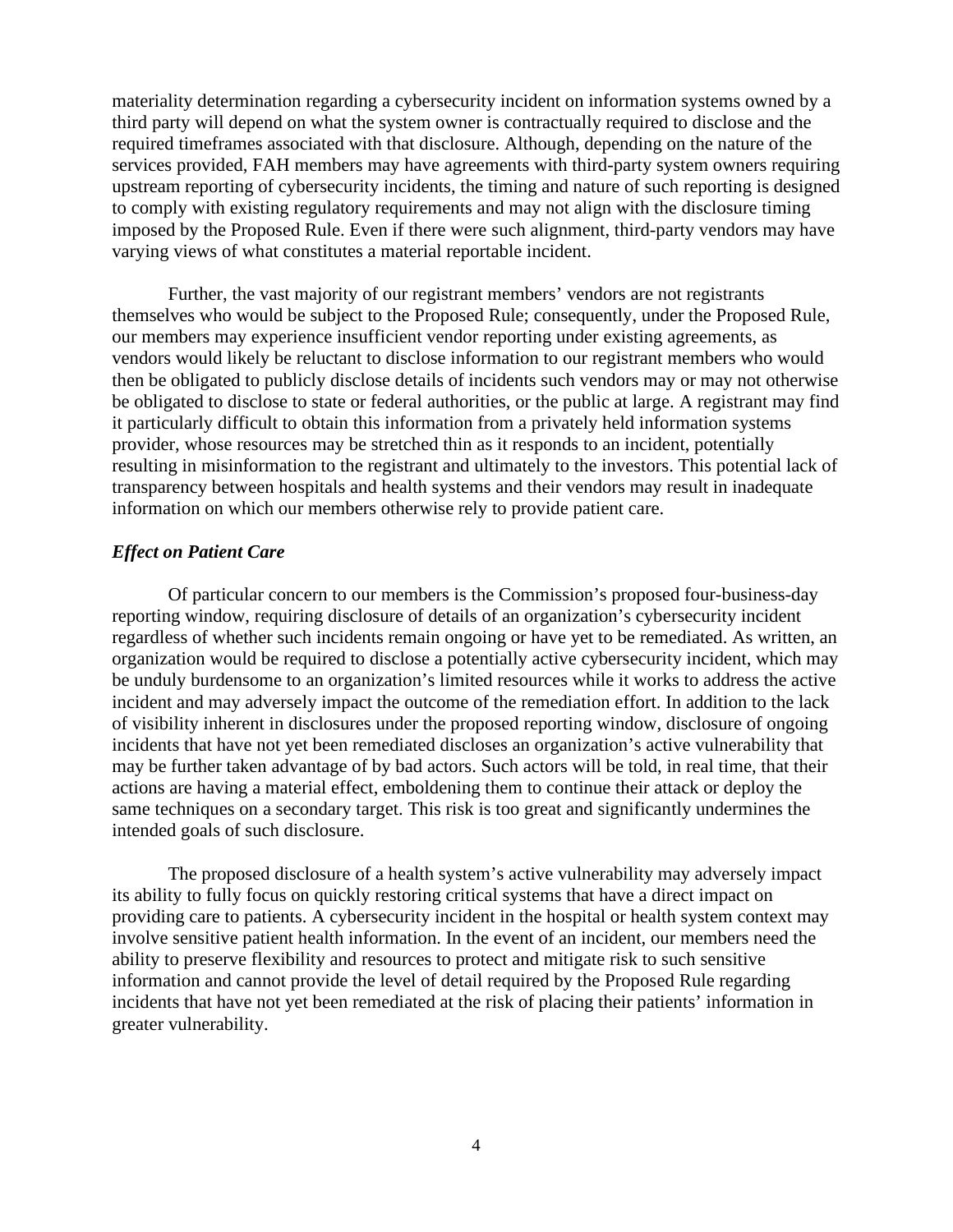### *Alignment with Existing State and Federal Law*

While the FAH appreciates the Commission's desire to provide greater transparency to investors, we urge the Commission to consider that its Proposed Rule does not exist in a vacuum. Cybersecurity incidents, including breach notification requirements, are already the focus of both federal regulatory oversight and state law. Although the Commission has recognized in the Proposed Rule that organizations are subject to other reporting requirements and exceptions, it asserts that "there is a possibility a registrant would be required to disclose [an] incident on Form 8-K even though it could delay incident reporting under a particular state law" under the belief that "[i]t is critical to investor protection and well-functioning, orderly, and efficient markets that investors promptly receive information regarding material cybersecurity incidents."[4](#page-4-0)

This presumption diminishes the value of critical infrastructure both at the federal and state levels and ignores the interagency cooperation that exists in the evolving cyber environment. In addition to other federal laws, HIPAA has its own incident reporting requirements and definitions, including materiality thresholds for disclosures to government authorities, individuals, and media agencies. Other federal agencies, as well as state law enforcement have certain authority to investigate cybersecurity incidents and pursue the bad actors involved. As such, HIPAA and certain other state and federal laws allow a covered entity to delay reporting an incident if the entity is working with law enforcement to investigate the cybersecurity incident. Requiring registrants to report a cybersecurity incident under the Proposed Rule while an active law enforcement investigation is underway would conflict with the intent of HIPAA's reporting delay and may adversely affect law enforcement's investigation of a cybersecurity incident and apprehension of the responsible bad actors. Although the FAH believes in the value of informed investors to an efficient market, we question whether the proposed reporting requirements should be preeminent to the rights of individuals whose information is actually affected by an incident or the pursuit of protecting organizations and individuals locally and nationwide via investigation of the perpetrators of an incident. Any rulemaking by the Commission should allow registrants to delay reporting a cybersecurity incident in line with HIPAA and other applicable state and federal law, or where requested by the Attorney General, in order to balance the need for timely disclosure with the pursuit and prosecution of malicious actors.

### **Management, Strategy, and Governance Information to be Disclosed**

### *Value of the Information Disclosed*

Under the Proposed Rule, the Commission would amend Form 10-K to require disclosure of (i) a registrant's policies and procedures, if any, for identifying and managing cybersecurity risks, (ii) a registrant's cybersecurity governance, including the board of directors' oversight role regarding cybersecurity risks, and (iii) management's role, and relevant expertise, in assessing and managing cybersecurity related risks and implementing related policies, procedures, and strategies, as well as propose Items 106(b) and (c) and 407 of Regulation S-K, requiring disclosure of whether an organization has certain types of policies, procedures, and governance concerning cybersecurity risks. The Proposed Rule asserts the Commission's view that a

<span id="page-4-0"></span><sup>4</sup> 87 Fed. Reg. 16,597 (Mar. 23, 2022).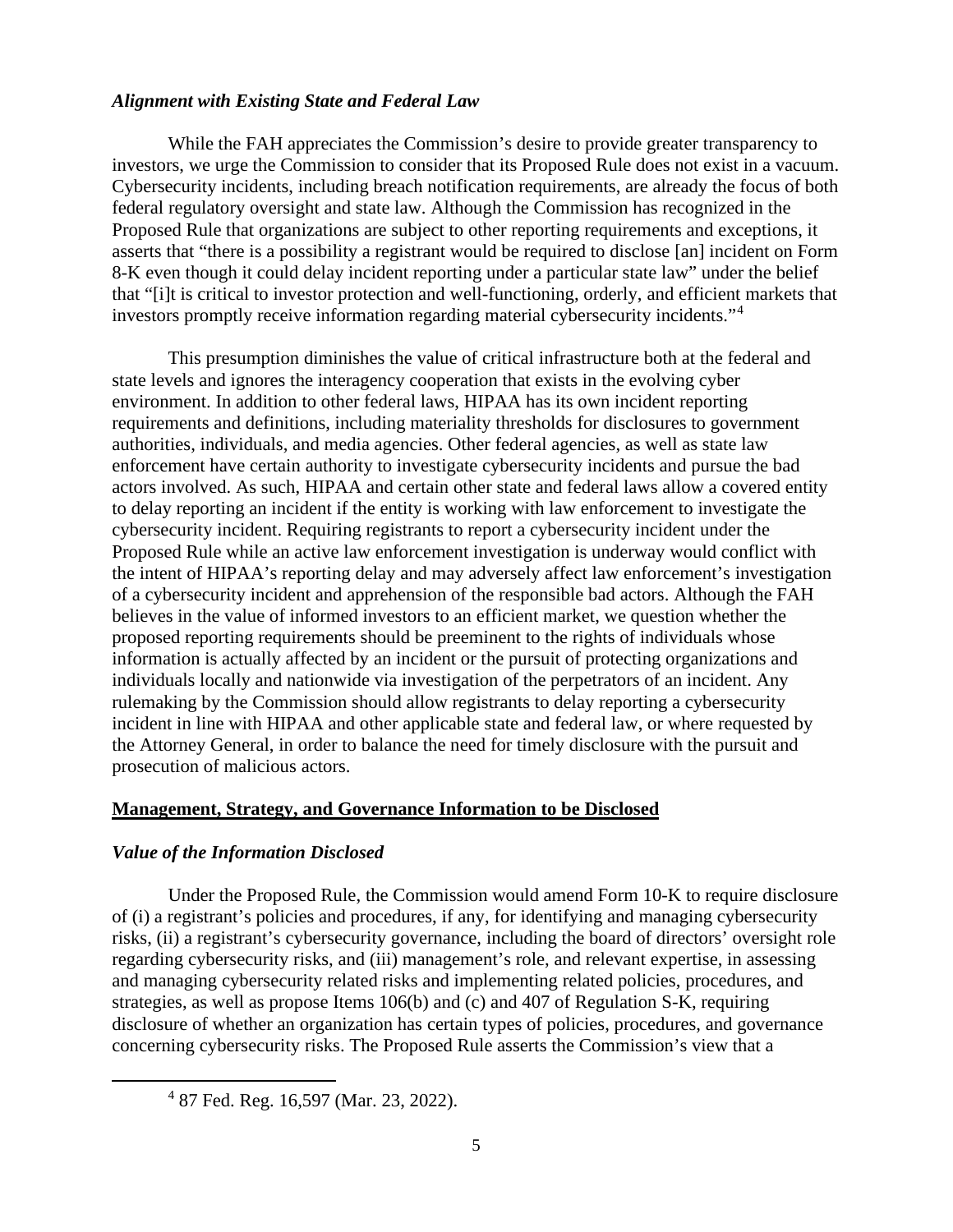company's disclosures concerning its cybersecurity risk management, strategy and governance practices "would allow investors to...evaluate a registrant's risk management and governance practices regarding those risks, and better inform their investment and voting decisions" and that such disclosures can "improve an investor's understanding of the registrant's cybersecurity risk profile."<sup>[5](#page-5-0)</sup>

FAH registrant members are concerned about, and committed to, protecting their information systems and digital assets from cybersecurity threats, as well as providing investors a clear understanding of that commitment from a risk management and governance perspective. However, the required risk management and strategy disclosures should balance improving an investor's understanding of an organization's risk profile with the risk of a bad actor's understanding of the same risk profile. The proposed requirements for an organization to disclose specific policy types and describe its programs for risk assessment and incident detection may provide a road map for bad actors to easily accessible information on potential targets and the general means by which its malicious actions may go undetected or otherwise cause the most damage. Even where an organization is not required to disclose specific security controls, the existence or absence of certain risk management procedures or governance may allow bad actors a basis on which to target a particular organization. Such misinformed assumptions by malicious actors could make a specific organization more vulnerable to attacks. Therefore, the Commission should alternatively consider requiring that such disclosures provide the registrant company's overall framework for cybersecurity risk management and governance, without providing unnecessary detail of specific policies and procedures or composition of the company's cybersecurity risk management team.

The Commission contends that research has not suggested evidence that detailed cybersecurity risk disclosures lead to more attacks, recognizing, however, that the Proposed Rule would require more detailed disclosures than the current rules such that the referenced research is not generally applicable to the proposed reporting requirements. Although the Commission may be comfortable that it has no reason to believe more disclosure may lead to more risk, the FAH is concerned with the absence of evidence under the current rules as a basis on which to assume the safety of more detailed disclosures under the Proposed Rule.

## *Disproportionate Representation of Public Health Systems*

In addition to the potential harm for all organizations required to disclose sensitive information regarding their risk management procedures and governance, our registrant members in particular may face disproportionate attention in the health care industry. Our registrant members as compared to their privately held counterparts, will be required to disclose particulars of their cybersecurity policies and procedures, providing additional emphasis on such registrants as targets for a bad actor looking to infiltrate a health system. This disparity may discourage privately held health systems considering registration, thereby reducing optionality for investors seeking to direct resources within the healthcare industry.

<span id="page-5-0"></span><sup>5</sup> 87 Fed. Reg. 16,594, 16,599 (Mar. 23, 2022).